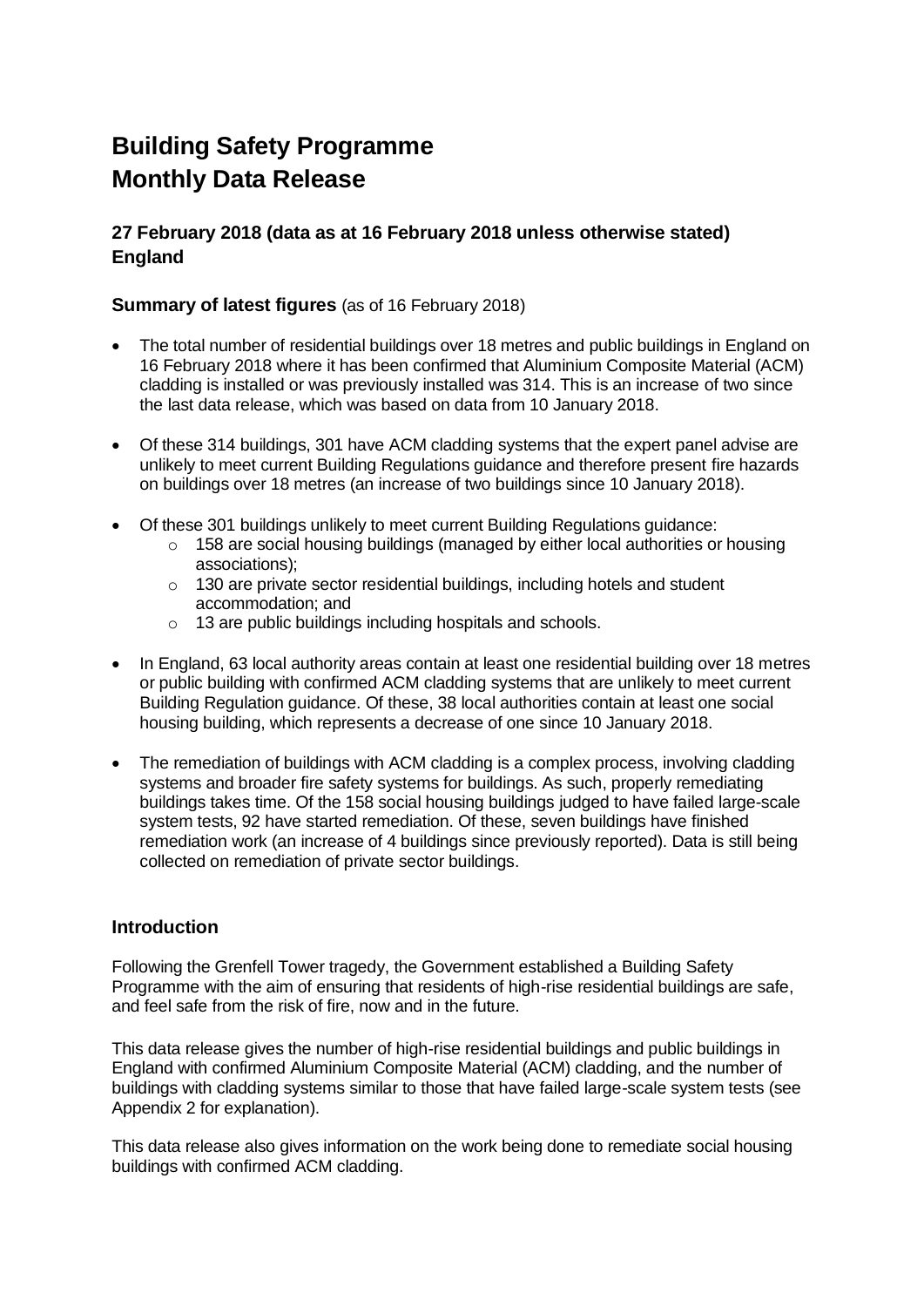On the advice of the expert panel (see Appendix 2 for explanation), initial screening tests were made available in June 2017, at no cost to building owners, to identify whether cladding was of "limited combustibility" as this is one way that buildings over 18 metres can meet current Building Regulations guidance on external fire spread.

The tests were made available at no cost to social and private residential sector landlords and to public sector building owners (for example, for hospitals and schools). Subsequently (during August) a series of large scale wall system fire tests were conducted (to British Standard 8414) in which each of the three main types of ACM were tested with different types of insulation – a type of foam and a type of mineral wool. In the case of Category 2 ACM, a third test was arranged to distinguish between use of PIR foam and phenolic foam.

## **The figures in this publication are correct as of the specified dates, but work is ongoing to remove and replace ACM cladding systems. This means that the figures may include some buildings that have since removed ACM cladding.**

The Ministry of Housing, Communities and Local Government will publish further data releases during the following weeks commencing:

- 26 March 2018
- 23 April 2018
- 28 May 2018

#### **Summary of data**

**Summary table: Social, public and private sector buildings with Aluminium Composite Material cladding – 16 February 2018**

|                                                       | 16              | 10      | Change |
|-------------------------------------------------------|-----------------|---------|--------|
|                                                       | <b>February</b> | January |        |
| Buildings which have failed BRE test (a+b+c)          | 301             | 299     | $+2$   |
| Social residential buildings<br>a)                    | 158             | 160     | $-2$   |
| Private residential buildings<br>b)                   | 130             | 126     | +4     |
| Public sector buildings<br>C)                         | 13              | 13      |        |
| Other buildings with ACM, but passed BRE test (d).    | 13              | 13      | 0      |
| Total buildings with confirmed ACM cladding (a+b+c+d) | 314             | 312     | ⊥2     |

These are buildings over 18 metres where ACM cladding has been tested by the Building Research Establishment. Public sector buildings include health and education buildings.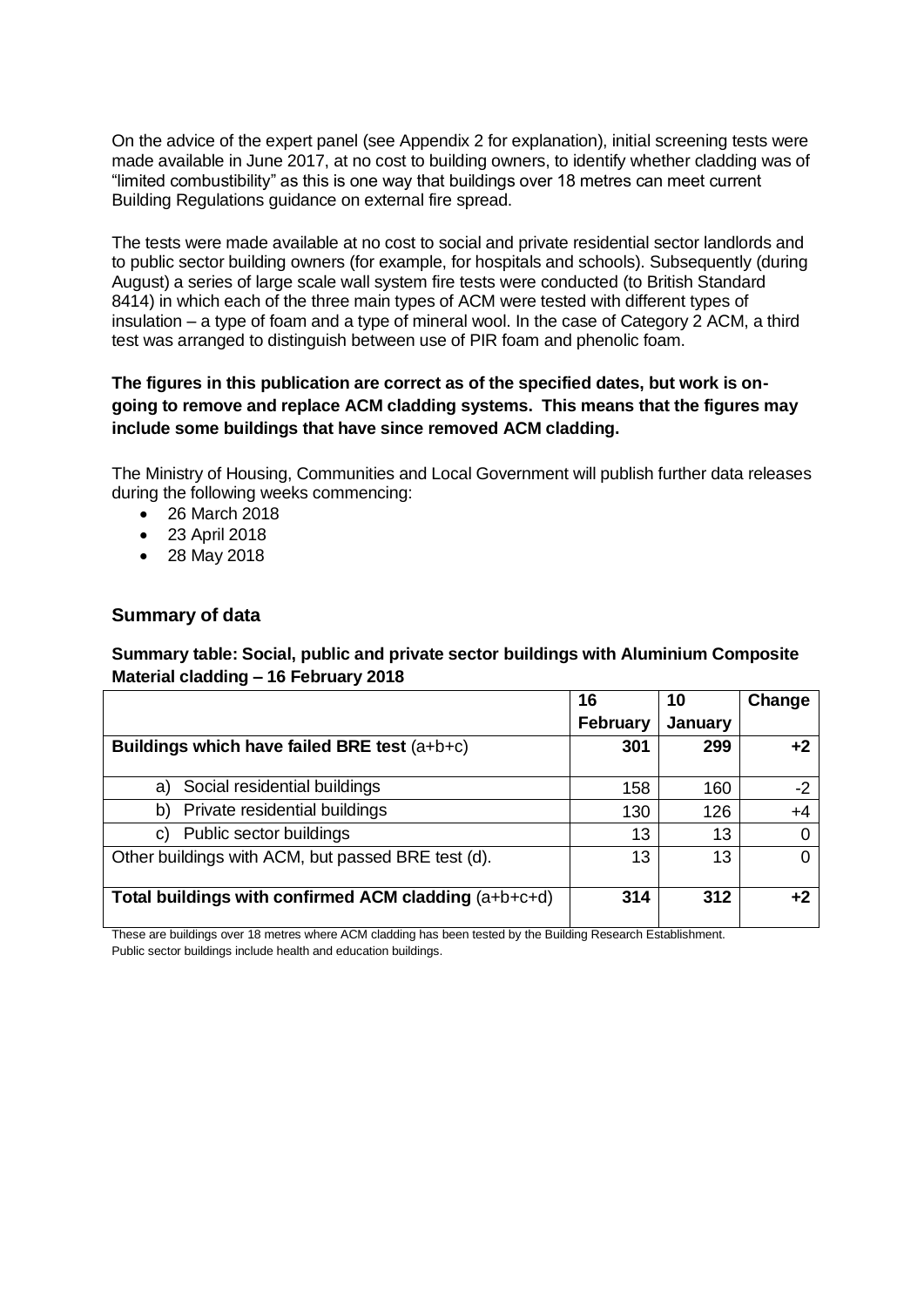# **Overview and updates**

## **Progress in remediating buildings**

The remediation of buildings with ACM cladding is a complex process which the department is committed to ensuring is done properly. Remediation work involves addressing any issues with the exterior cladding system and broader fire safety systems for each building. All of this work takes time and varies considerably depending on the building structure, extent of cladding and existing fire safety systems. For many buildings this is a complex job involving major construction work which needs to be planned, consulted on and carried out carefully. The government has worked with the Industry Response Group and Expert Panel to develop an information note to assist building owners in carrying out remediation work. This can be found at https://www.gov.uk/government/publications/information-note-for-landlords-andbuilding-owners-of-tall-residential-buildings-with-acm-cladding.

For all of those high-rise buildings that have been confirmed as having ACM cladding that does not meet the limited combustibility requirements set out in building regulations guidance, the relevant fire and rescue service has been notified. We have worked with local authorities, housing associations, fire and rescue services and building owners to ensure that immediate steps are taken to make buildings safe and that, longer term, cladding which is deemed to be unsafe is remediated as quickly as possible.

The expert panel has advised that the clearest way of ensuring an external wall system adequately resists external fire spread is either for all of the relevant elements of the wall to be of limited combustibility, or to use an external wall system which can be shown to have passed a large-scale test conducted to BS8414 classified to the BR135 standard set out in current building regulations guidance (see Appendix 2).

Of the 158 social housing buildings that have combinations of ACM and insulation judged to have failed the large-scale tests (see Summary table), as of 16 February 2018, 58 per cent (92 buildings) have started the process of remediation. Of these, seven buildings have finished remediation – including sign-off from building control and approval from the fire and rescue service that interim measures can be removed. This is an increase of four compared with the last release which showed that three buildings had finished remediation work.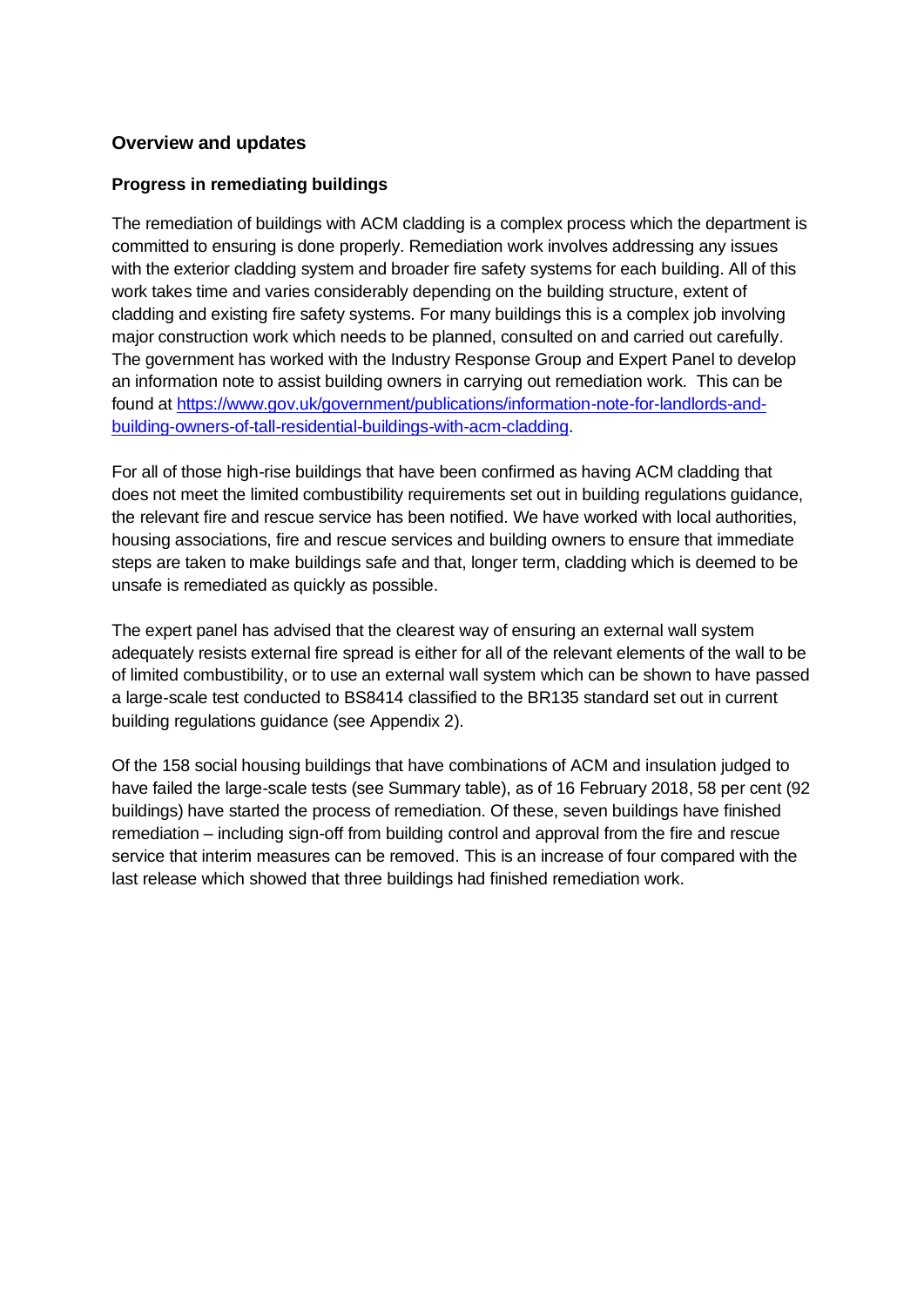#### Large-scale system tests

Table 1 shows how the 301 buildings in England which have failed the large-scale systems tests have been classified.

# Table 1: Descriptions of large-scale systems tests undertaken by the Building Research Establishment (BRE) and the number of buildings with similar cladding

systems

Please see the appendix for an explanation of what is denoted in the tables throughout the release by the terms "pass", "fail", and "inferred fail".

| Large-<br>scale<br>systems<br>test               | <b>ACM cladding</b><br>category tested | <b>Insulation type tested</b> | <b>Result</b>        | <b>Number of</b><br>buildings with<br>similar cladding<br>system in<br><b>England on 16</b><br>February <sup>1</sup> |
|--------------------------------------------------|----------------------------------------|-------------------------------|----------------------|----------------------------------------------------------------------------------------------------------------------|
| 1                                                | Category 3                             | <b>Foam Insulation</b>        | Fail                 | 91                                                                                                                   |
| 2                                                | Category 3                             | <b>Mineral Wool</b>           | Fail                 | 105                                                                                                                  |
| 3                                                | Category 2                             | PIR foam                      | Fail                 | 9                                                                                                                    |
| 4                                                | Category 2                             | <b>Mineral Wool</b>           | Pass                 | 13                                                                                                                   |
| 5                                                | Category 1                             | <b>Foam Insulation</b>        | Pass                 | 0                                                                                                                    |
| 6                                                | Category 1                             | <b>Mineral Wool</b>           | Pass                 | 0                                                                                                                    |
| 7                                                | Category 2                             | <b>Phenolic Foam</b>          | Fail                 | 22                                                                                                                   |
| n/a                                              | Category 3                             | Not in a systems test         | <b>Inferred fail</b> | 61                                                                                                                   |
| n/a                                              | Category 2                             | Not in a systems test         | <b>Inferred fail</b> | 13                                                                                                                   |
| Total number of buildings failed BRE system test |                                        |                               | 301                  |                                                                                                                      |
| Total number of buildings with confirmed ACM     |                                        |                               | 314                  |                                                                                                                      |

<sup>&</sup>lt;sup>1</sup> Please note that a number of building owners have now removed ACM cladding.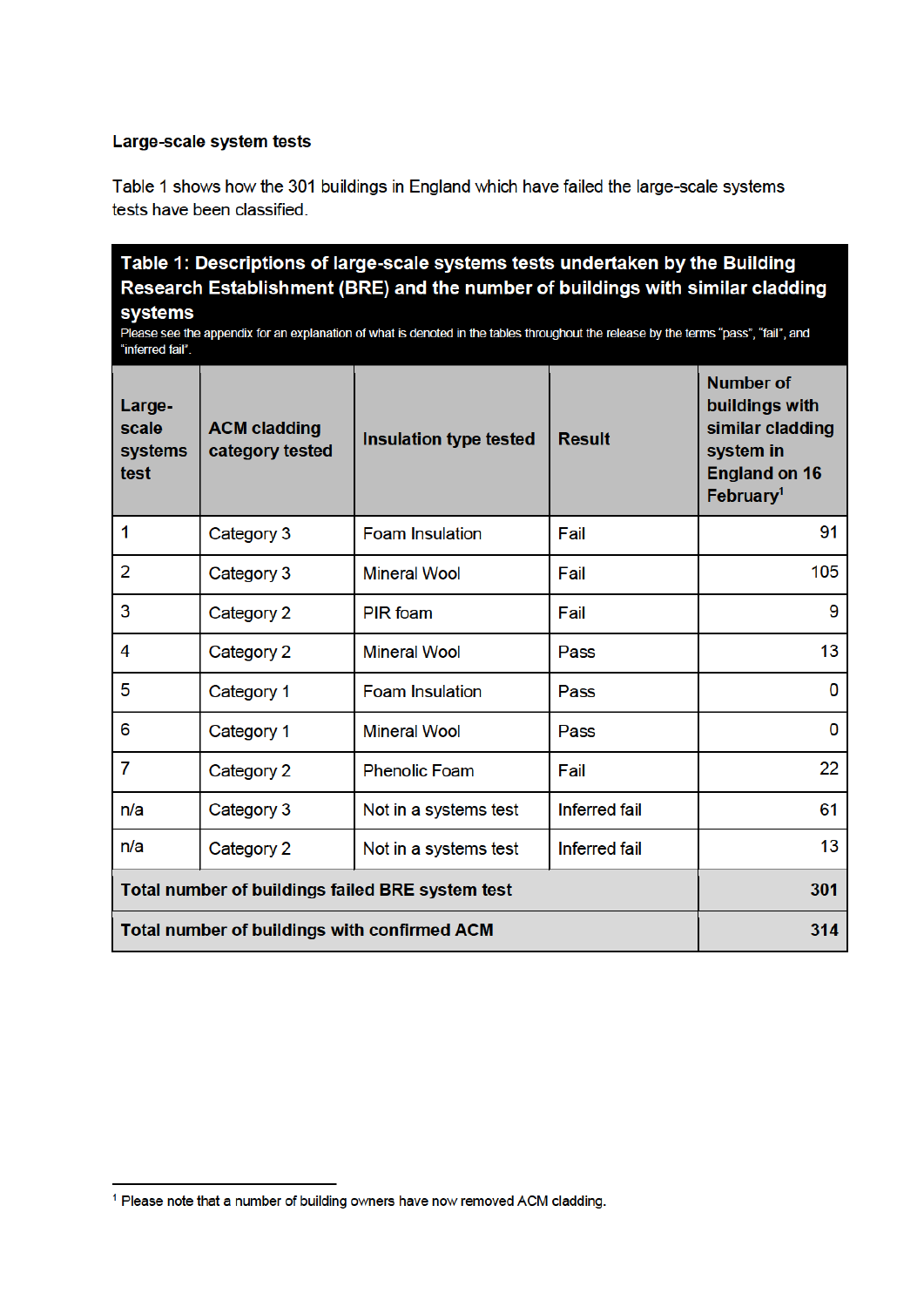Table 2 shows the dominant tenure of each of the 301 buildings with confirmed ACM.

| Table 2: Residential high-rise buildings in England with confirmed ACM, by tenure of<br>residents |                   |                                          |                                           |                      |  |
|---------------------------------------------------------------------------------------------------|-------------------|------------------------------------------|-------------------------------------------|----------------------|--|
| Tenure                                                                                            | Confirmed<br>fail | Inferred fail-<br>category 2<br>cladding | Inferred fail -<br>category 3<br>cladding | <b>BRE</b> test fail |  |
| Local authority housing                                                                           | 43                | 0                                        | 2                                         | 45                   |  |
| Housing association housing                                                                       | 100               | 0                                        | 13                                        | 113                  |  |
| Public sector buildings                                                                           | 6                 | $\overline{2}$                           | 5                                         | 13                   |  |
| Private: residential                                                                              | 57                | 7                                        | 35                                        | 99                   |  |
| Private: student residential                                                                      | 21                | 4                                        | 6                                         | 31                   |  |
| <b>Total</b>                                                                                      | 227               | 13                                       | 61                                        | 301                  |  |

Note: a number of building owners have removed ACM cladding.

Samples sent for testing at the Building Research Establishment

As of 16 February 2018, BRE had received 1,858 samples for testing under the programme established by MHCLG. Of these, 634 have been confirmed to be ACM.

The main reason that the number of samples confirmed as ACM by BRE (634) is larger than the number of residential high-rise buildings and public buildings which have failed large scale systems tests (301) is that more than one sample can be submitted for testing for the same building. This data also includes samples from commercial buildings and buildings outside of England. Many of the remaining cases could not be tested because they were not made of ACM.

At the time of the last data release BRE had received 1,786 samples, of which 625 had been tested. There has been an increase of nine ACM samples tested between 10 January 2018 and 16 February 2018.

| Table 3: Samples received and tested by BRE under the testing programme<br>established by MHCLG |                            |  |  |
|-------------------------------------------------------------------------------------------------|----------------------------|--|--|
|                                                                                                 | <b>Number of buildings</b> |  |  |
| Samples received by BRE                                                                         | 1,858                      |  |  |
| Samples tested                                                                                  | 634                        |  |  |
| Sample untestable                                                                               | 1.224                      |  |  |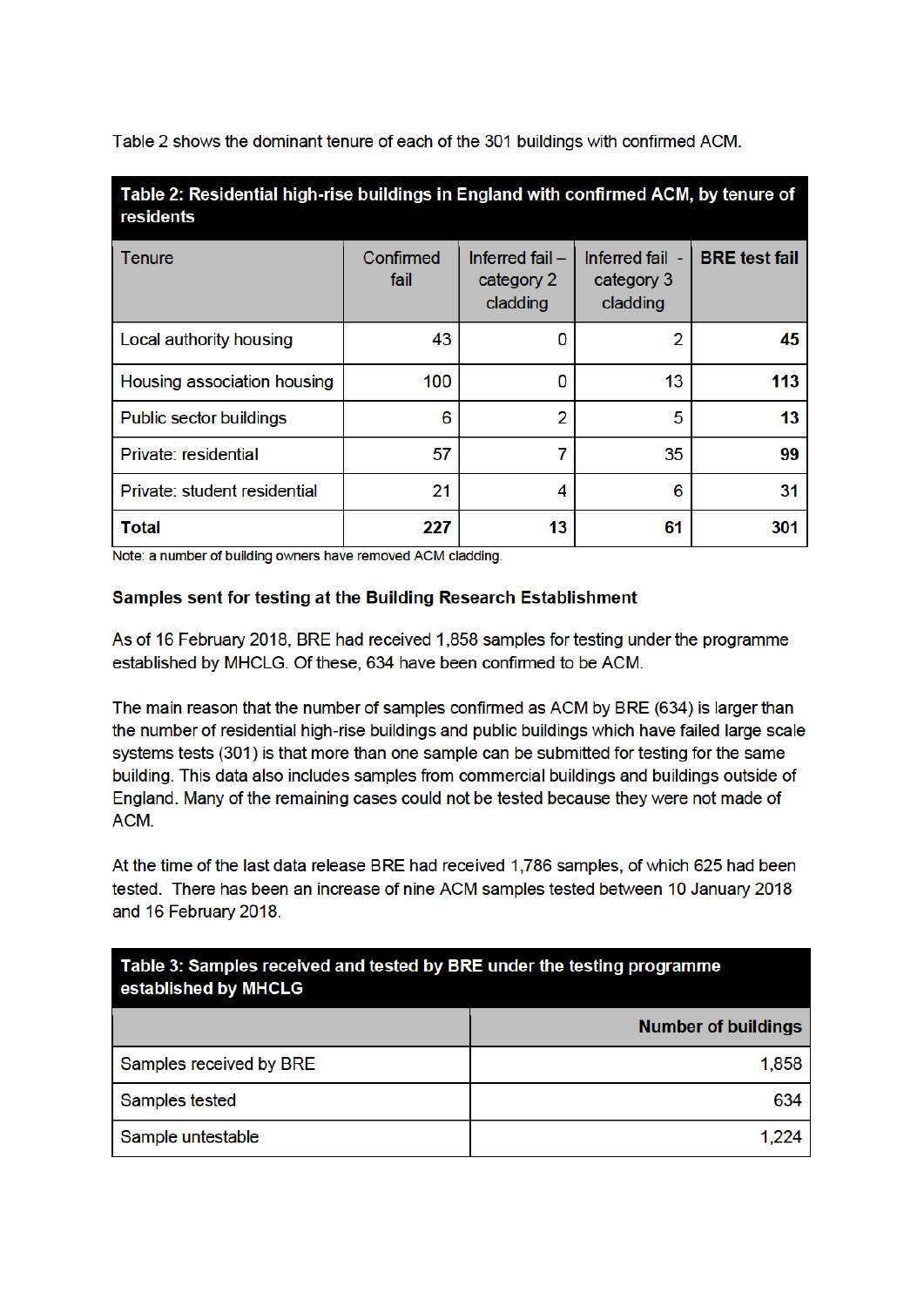## **Location of buildings**

In England, 63 local authority areas contain at least one residential building over 18 metres or public sector building with confirmed ACM cladding systems that are unlikely to meet current Building Regulation guidance. Of these, 38 local authorities contain at least one social housing building, which represents a decrease of one since 10 January 2018.

Owing to the need to protect public safety, the precise location of buildings identified with ACM cladding cannot be disclosed.

| Table 4: Numbers of local authority areas in England with at least one residential high-<br>rise building, or one public building, with ACM identified after a test at BRE, by tenure |                   |                                                          |                                                       |                      |                   |              |
|---------------------------------------------------------------------------------------------------------------------------------------------------------------------------------------|-------------------|----------------------------------------------------------|-------------------------------------------------------|----------------------|-------------------|--------------|
| <b>Large Scale Tests</b>                                                                                                                                                              |                   |                                                          |                                                       |                      |                   |              |
|                                                                                                                                                                                       | Confirmed<br>fail | <b>Inferred</b><br>$fail -$<br>category<br>2<br>cladding | <b>Inferred</b><br>$fail -$<br>category 3<br>cladding | <b>Total</b><br>fail | Confirmed<br>pass | <b>Total</b> |
| Number of local authority areas in England with at least one result for                                                                                                               |                   |                                                          |                                                       |                      |                   |              |
| Local authority<br>owned housing                                                                                                                                                      | 14                | 0                                                        | 1                                                     | 15                   |                   | 16           |
| <b>Housing</b><br>association<br>owned housing                                                                                                                                        | 26                | 0                                                        | $\overline{7}$                                        | 27                   | 5                 | 29           |
| <b>Public</b><br>buildings                                                                                                                                                            | 6                 | $\overline{2}$                                           | 4                                                     | 12                   | 1                 | 13           |
| Private:<br>residential                                                                                                                                                               | 23                | 3                                                        | 17                                                    | 34                   | $\overline{2}$    | 34           |
| Private:<br>student<br>residential                                                                                                                                                    | 12                | 4                                                        | 4                                                     | 16                   | 1                 | 17           |
| <b>Overall</b>                                                                                                                                                                        | 55                | 9                                                        | 25                                                    | 63                   | 9                 | 63           |

Notes:

A number of building owners have now removed ACM cladding.

The rows are not mutually exclusive as some Local Authorities have buildings in more than one group. Therefore, the numbers in the "Overall" row are not the sum of the numbers in the rows above. Similarly, the Total column is not the sum of the numbers in the columns to the left, as it is possible for a local authority to have buildings with different test results.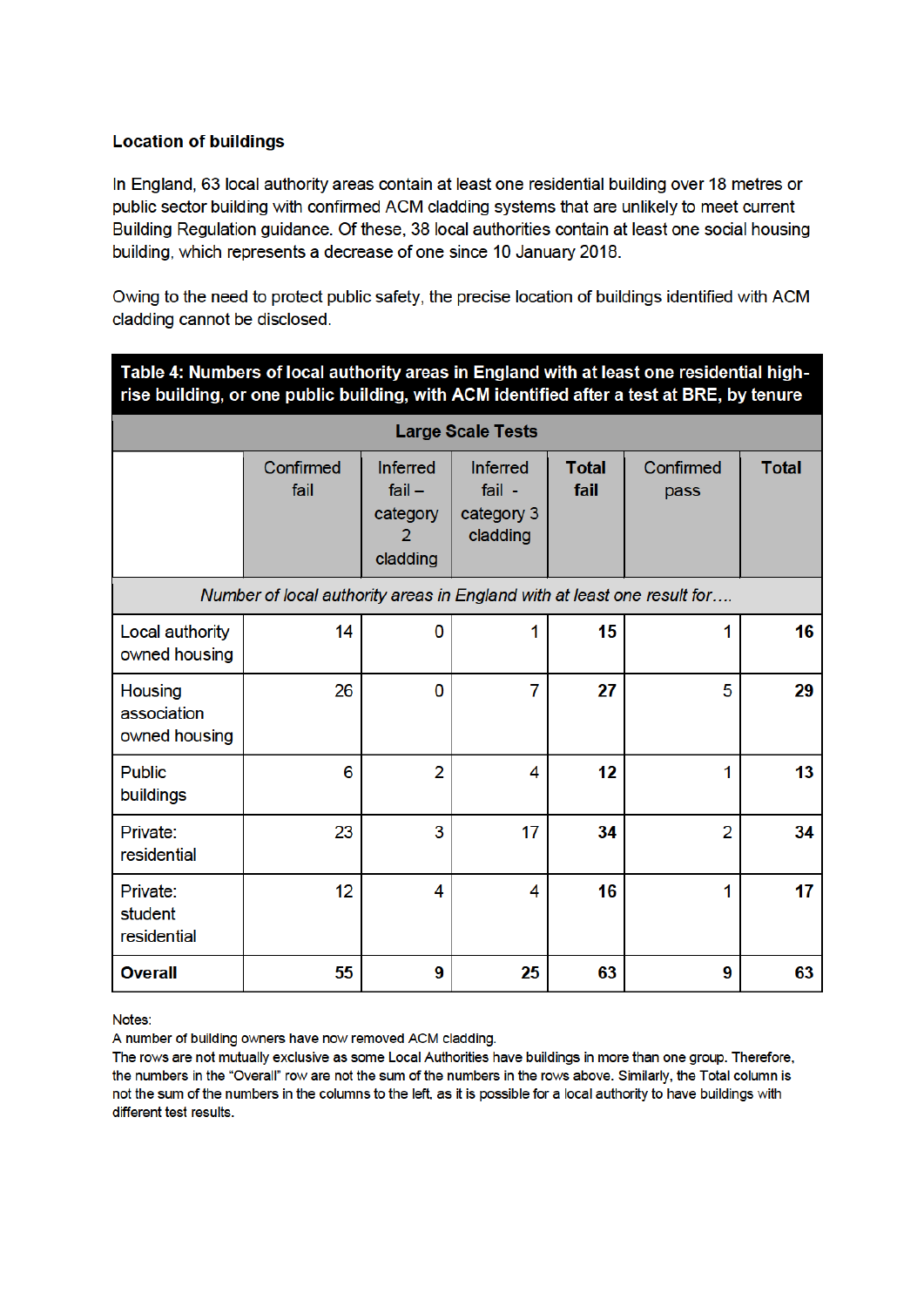# **Appendix 1: Test results by local authority area in which the building is located**

The tables below are grouped by bands for the number of buildings in each area. The bands used are 1-5 buildings, 6-10 buildings, and 11 or more buildings. The buildings included are all either a residential building over 18 metres tall or a public building and have an ACM cladding system corresponding to those tested in large-scale systems tests 1, 2, 3 and 7 (the cases where the systems failed to prevent the spread of fire), or have a cladding system that has been inferred to have failed.

There are 63 local authorities in England with at least one such building within their boundaries. (see table 4: Total Fail column)

Local authorities with fewer than ten high-rise residential buildings (regardless of whether or not they have cladding) have been removed from the tables below, as their inclusion could lead to the identification of one or more buildings with ACM in these areas.

## **Local authorities with 1 – 5 buildings with a cladding system that failed the large-scale tests in their area (any sector)**

This table/map has been removed. Please contact us if you require further information.

## **Local authorities with 6 – 10 buildings with a cladding system that failed the largescale tests in their area (any sector)**

This table/map has been removed. Please contact us if you require further information.

# **Local authorities with 11 or more buildings with a cladding system that failed the large-scale tests in their area (any sector)**

This table/map has been removed. Please contact us if you require further information.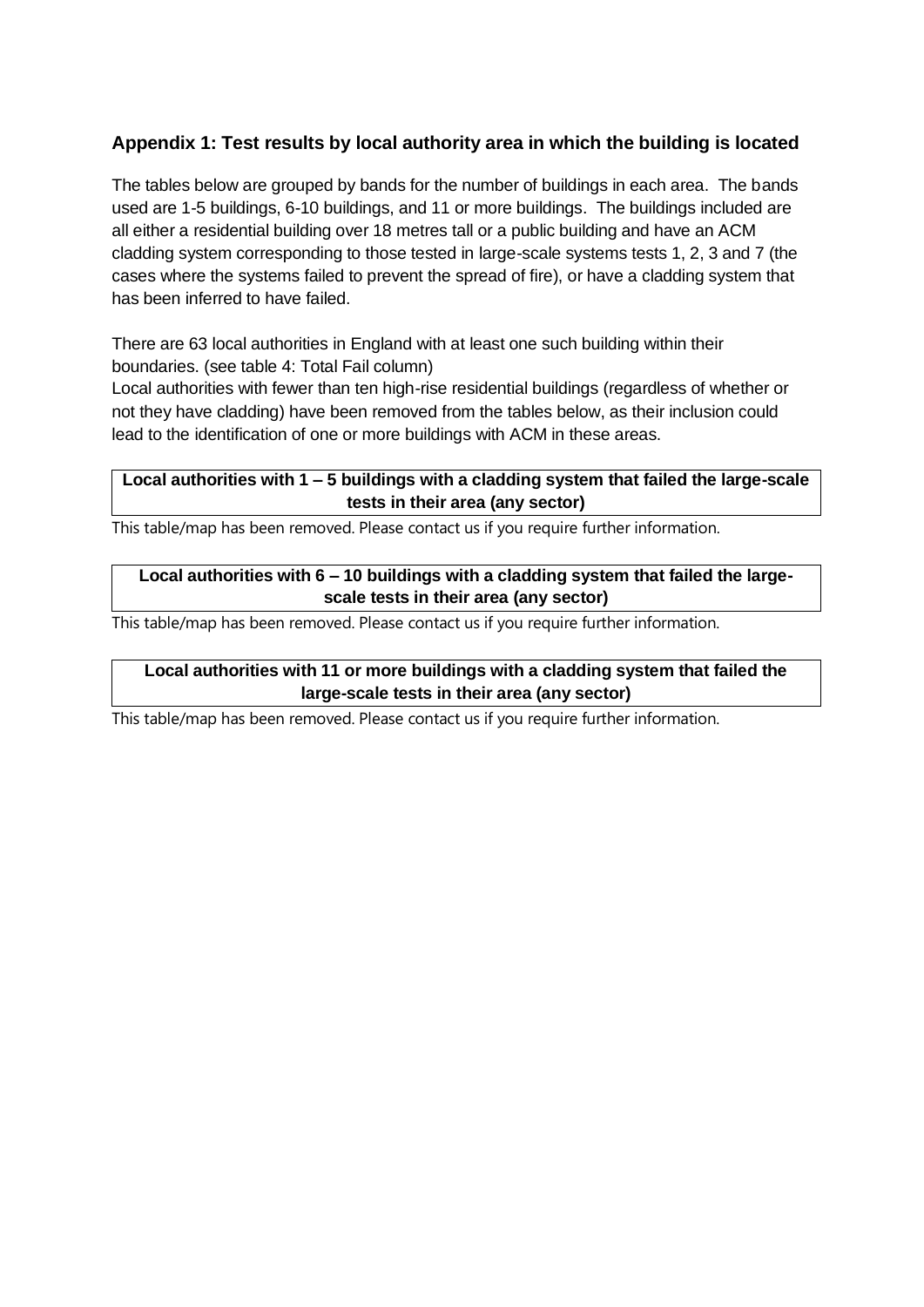# **Appendix 2: Explanation of the passes and fails for large-scale systems tests**

**Expert Panel:** The government has appointed an expert panel to provide advice to the Secretary of State for Housing, Communities and Local Government, on immediate building safety measures following the Grenfell Tower fire.

The Expert Panel, chaired by Sir Ken Knight, has been established to recommend to the government any immediate action it thinks that the government should take that will improve public safety and help to identify buildings of concern.

The panel have a wealth of experience in fire and building safety, including testing processes, and are drawing in wider technical expertise as necessary to inform this advice.

**Large-scale systems test:** On the basis of the screening test results, and on advice from the Expert Panel, the government commissioned a series of large scale system tests, testing how different types of ACM panels behave in a fire with different types of insulation. The British Standard test used for the large scale tests (BS8414) is a way of demonstrating that a wall system meets Building Regulations guidance for buildings over 18m. Seven tests were undertaken in priority order, taking into consideration which systems were likely to present most risk, so urgent advice could be provided to building owners.

**Fail:** Any building over 18 metres tall fitted with cladding materials that did not adequately resist the spread of fire on a large-scale systems test.

On the large-scale system tests, the wall systems did not adequately resist the spread of fire over the wall to the standard required by the current Building Regulations guidance and which is set out in BR135. These combinations of materials present a notable fire hazard on buildings over 18 metres.

Based on the test results, the Expert Panel's advice is that they do not believe that any wall system containing an ACM category 3 cladding panel, even when combined with limited combustibility insulation material, would meet current Building Regulations guidance, and are not aware of any tests of such combinations meeting the standard set by BR135.

In the absence of any other large-scale test evidence, it is unlikely that any combination of ACM cladding with fire retardant polyethylene filler (category 2 in screening tests) and rigid polymeric foam insulation would pass the BS8414-1 test, and therefore it would fail to meet current Building Regulations guidance.

**Pass:** Any building over 18 metres tall fitted with cladding materials that adequately resisted the spread of fire on a large-scale systems test.

The wall systems with A2 filler (category 1) passed the test, which means they adequately resisted the spread of fire over the wall to the standard required by the current Building Regulations guidance and which is set out in BR135.